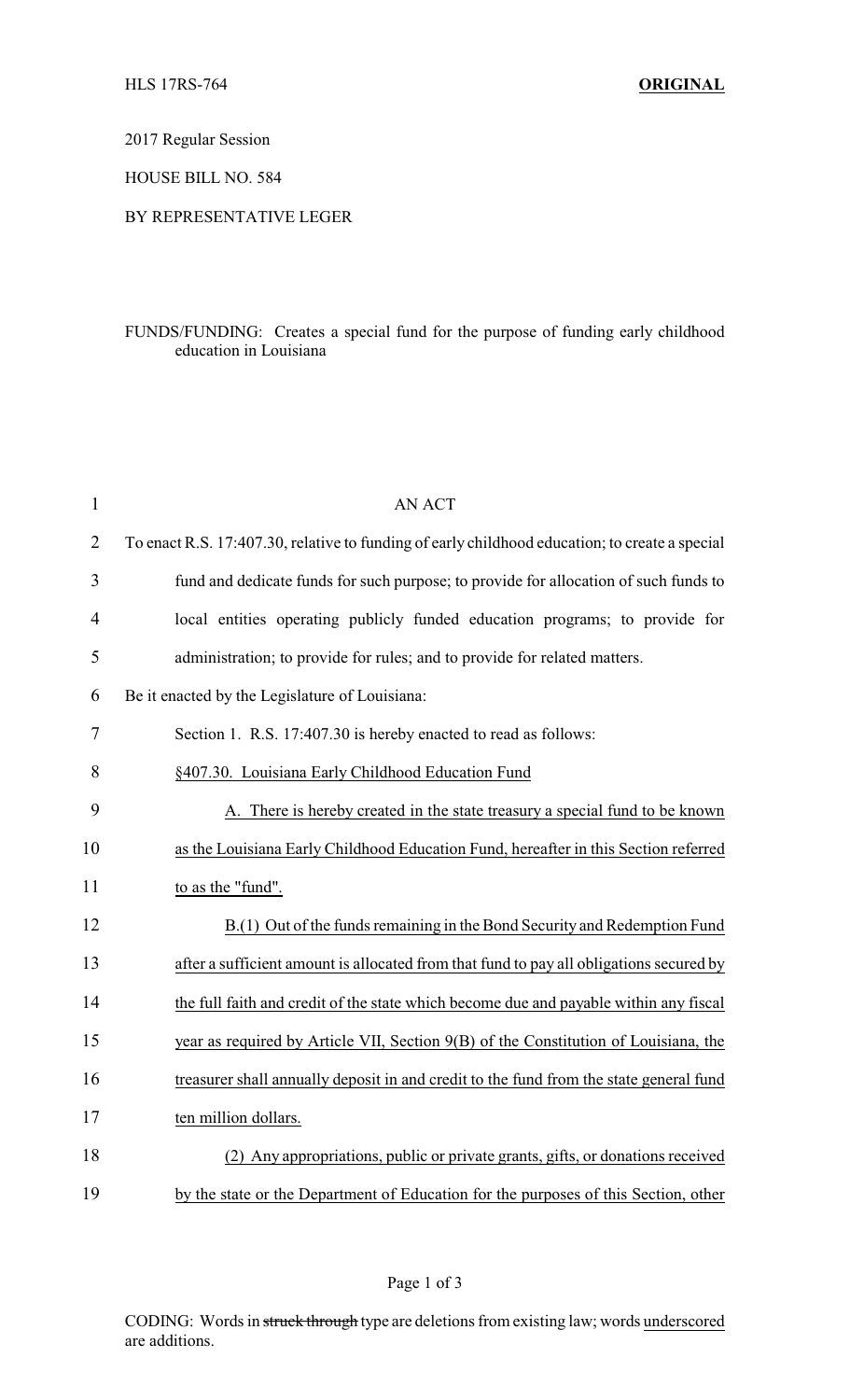| $\mathbf{1}$ | than federal funds for the Child Care and Development Fund Program, shall also be   |
|--------------|-------------------------------------------------------------------------------------|
| 2            | credited to the fund.                                                               |
| 3            | C. Monies in the fund shall be invested by the state treasurer in the same          |
| 4            | manner as monies in the state general fund. Interest earned on the investment of    |
| 5            | monies in the fund shall be deposited in and credited to the fund. Unexpended and   |
| 6            | unencumbered monies in the fund at the end of the fiscal year shall remain in the   |
| 7            | fund.                                                                               |
| 8            | D. The fund shall be administered by the State Board of Elementary and              |
| 9            | Secondary Education. Monies in the fund shall be awarded to city, parish, and other |
| 10           | local school boards and to other local entities operating publicly funded early     |
| 11           | childhood education programs on a competitive basis for the purpose of funding      |
| 12           | early childhood programs for children aged three and under. No such award shall be  |
| 13           | made unless the local entity's financial commitment to the project proposed for     |
| 14           | funding provides matching funds from nonstate sources at a rate of at least two to  |
| 15           | one.                                                                                |
| 16           | E. The board shall have the authority to determine the award recipients and         |
| 17           | the amount of the grant awards as well as other eligible expenses to be paid with   |
| 18           | monies from the fund. The board shall promulgate rules and regulations as are       |
| 19           | necessary to implement the provisions of this Section. Such rules shall include:    |
| 20           | (1) Eligibility requirements of the entity seeking monies.                          |
| 21           | Criteria for ranking and selecting applicants.<br>(2)                               |
| 22           | Procedures for allocating monies.<br>(3)                                            |
| 23           | (4) Reporting standards.                                                            |
| 24           | F. The department shall actively solicit and use resources to fund this grant       |
| 25           | program.                                                                            |